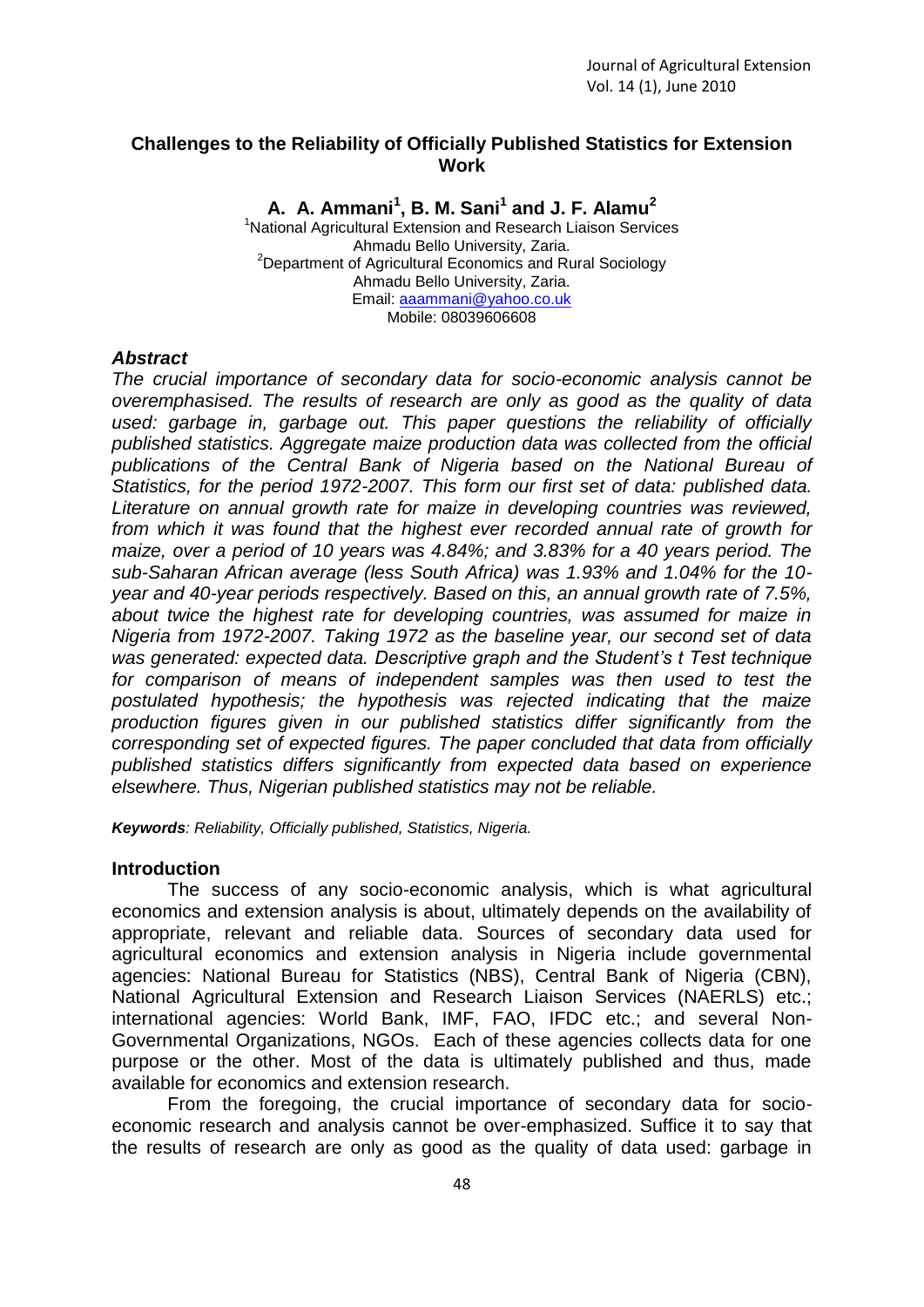garbage out. An aspect of development in Nigeria since independence is the absence of hard facts (Stolper, 1966). Data are difficult to obtain because of poor record keeping (Ogunfowora, 1993). In most cases, where the data were obtainable, their accuracy is doubtful (Morgan, 2008). Consequently, data collection efforts, and the data itself, are clouded with uncertainty.

This paper set out to question the *reliability* of officially published statistics in Nigeria. If the paper succeeds only in creating doubts in the minds of the readers on the reliability of indices of growth published in Nigeria, it will have achieved its purpose, as its significance lies in initiating debate on the reliability of such data and its implications on agricultural economics and extension practices in Nigeria.

# **Definition of Terms**

For the purpose of this paper, the following terms are operationally defined as follows:

*Published data*: Collected time-series data on maize production in Nigeria (1972- 2007) as published by Central Bank of Nigeria (CBN, 2007).

*Expected data*: Data maize production in Nigeria (1972-2007) generated for the purpose of this study, based on an assumed annual growth rate of 7.5%, by adding 7.5% of the previous year's figure to the present with 1972 taken as base year.

*Reliability*: Reliability of published data in Nigeria refers to the degree to which the published data statistically conforms to the expected data. Mathematically, Published data ≤ expected data.

#### **Methodology**

Secondary data on annual aggregate maize crop production in Nigeria was collected from the official publications of the Central Bank of Nigeria based on the National Bureau of Statistics for the years 1972-2007. This form our first set of data: *published data*. Literature on annual growth rate for maize in developing countries was reviewed, from which the highest ever recorded annual rate of growth for maize, over a period of 10 and 40 year period was found, and based on it an annual growth rate for maize in Nigeria was assumed for the period 1972-2007, and used to generate our second set of data: expected data. A graphical comparison of the 2 sets of data was prepared; and the Student's *t* test technique for comparison of means of independent samples was then used to statistically compare the 2 sets of data, at the 5% level of significance. For a description of the Student's *t* test technique see Hogg and Craig (1995); Lehmann (1991); and Keller and Warrack (2003).

# **Findings**

Secondary data, our published data, on annual aggregate maize crop production in Nigeria was collected from the joint official publications of the Central Bank of Nigeria based on the National Bureau of Statistics for the years 1972-2007. Literature on annual growth rate for maize in developing countries was reviewed, from which it was found that the highest ever recorded annual rate of growth for maize, over a period of at least 10 years, was 4.84%; and 3.83% for a 40 years period. The sub-Saharan African average (less South Africa) was 1.93% and 1.04% for the 10-year and 40-year period respectively (Table 1). Based on this, a generous annual growth rate of 7.5%, about twice the highest rate for developing countries, was assumed for maize in Nigeria from 1972-2007. Our second set of data, expected data, was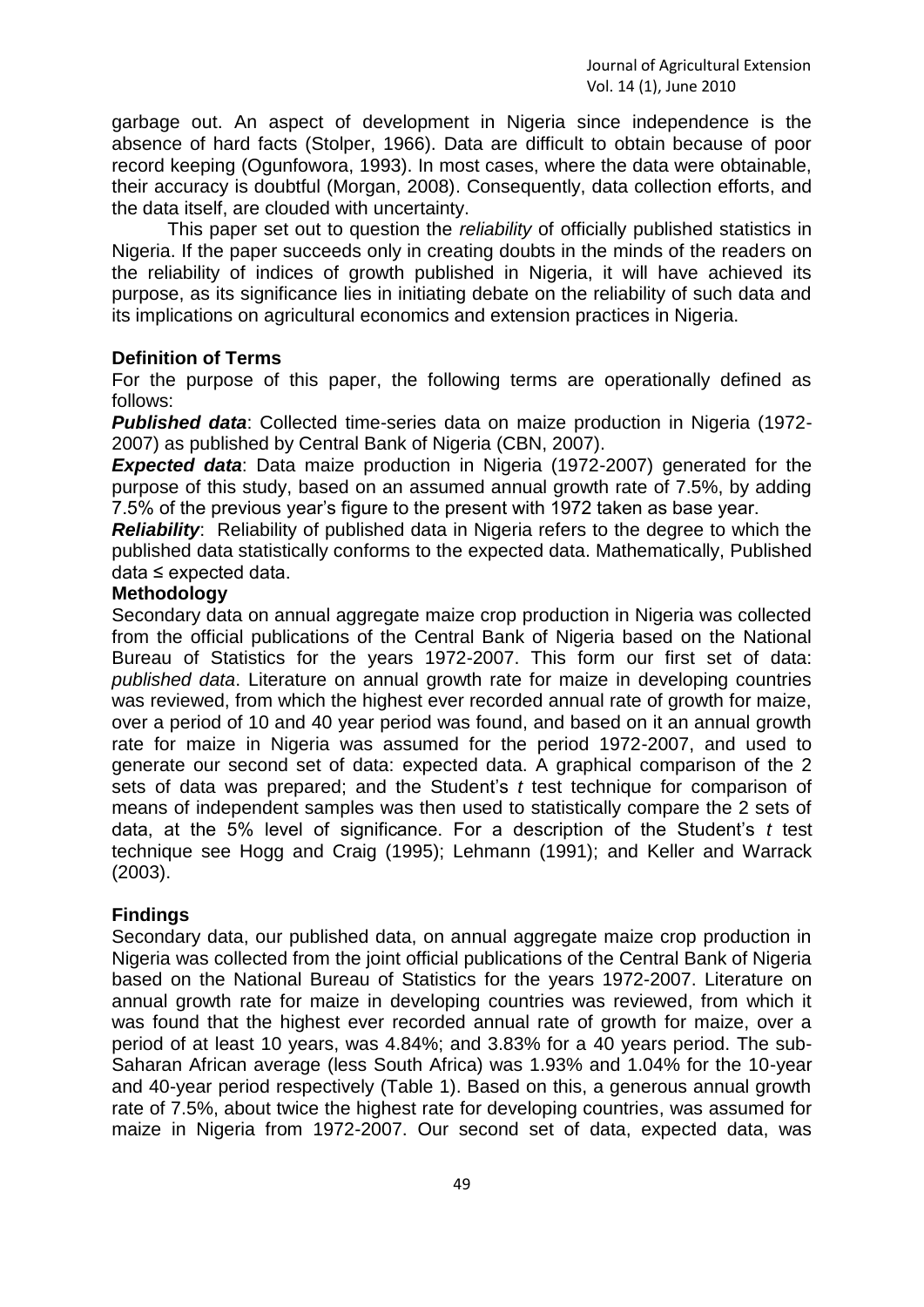generated by adding 7.5% of the previous year's figure to the present with 1972 taken as base year.

| rable T. Annual Rate of Growth on Tield for Malze in Developing Countries |        |       |        |         |         |
|---------------------------------------------------------------------------|--------|-------|--------|---------|---------|
| <b>Region/Country</b>                                                     | 1956-  | 1956- | 1966-  | 1976-   | 1986-   |
|                                                                           | 1995   | 1965  | 1975   | 1985    | 1995    |
|                                                                           | $(\%)$ | (%)   | $(\%)$ | (%)     | $(\%)$  |
| South, East, and South-East                                               | 1.70   | 1.23  | 1.43   | 2.96    | 2.26    |
| Asia, less China                                                          |        |       |        |         |         |
| <b>West Asia and North Africa</b>                                         | 2.75   | 3.74  | 1.85   | 2.52    | 2.28    |
| <b>Sub-Saharan Africa less</b>                                            | 1.04   | 0.41  | 1.93   | $-0.26$ | 0.17    |
| <b>South Africa</b>                                                       |        |       |        |         |         |
| China                                                                     | 3.83   | 0.09  | 4.10   | 4.84    | 3.30    |
| <b>Brazil</b>                                                             | 1.68   | 0.68  | 1.47   | 2.62    | 4.29    |
| <b>Argentina</b>                                                          | 2.61   | 0.29  | 2.43   | 2.29    | 3.58    |
| <b>South Africa</b>                                                       | 1.81   | 1.08  | 4.67   | $-3.46$ | $-2.27$ |
|                                                                           |        |       |        |         |         |

# *Table 1: Annual Rate of Growth on Yield for Maize in Developing Countries*

*Source: Pingali and Heisey (1999).*

# *Table 2: Published and Expected Maize Production Data in Nigeria.*

| <b>Year</b> | <b>Maize</b><br><b>Output</b><br><b>Published</b><br>$(5000 \overline{\mathrm{MT}})^{\mathrm{a}}$ | <b>Maize Output</b><br><b>Expected</b><br>$\overline{('000 MT)}^{\rm b}$ | <b>Year</b> | <b>Maize</b><br><b>Output</b><br><b>Published</b><br>$\overline{(^`000\ \text{MT})}^{\rm a}$ | <b>Maize</b><br><b>Output</b><br><b>Expected</b><br>$(^\cdot \textbf{000} \ \textbf{MT})^\textsf{b'}$ |
|-------------|---------------------------------------------------------------------------------------------------|--------------------------------------------------------------------------|-------------|----------------------------------------------------------------------------------------------|-------------------------------------------------------------------------------------------------------|
| 1972        | 639                                                                                               | 639                                                                      | 1990        | 5768                                                                                         | 2525.02                                                                                               |
| 1973        | 808                                                                                               | 738.45                                                                   | 1991        | 5810                                                                                         | 2714.4                                                                                                |
| 1974        | 528                                                                                               | 793.83                                                                   | 1992        | 5840                                                                                         | 2917.98                                                                                               |
| 1975        | 1332                                                                                              | 853.37                                                                   | 1993        | 6290                                                                                         | 3136.82                                                                                               |
| 1976        | 1068                                                                                              | 917.37                                                                   | 1994        | 6902                                                                                         | 3372.09                                                                                               |
| 1977        | 650                                                                                               | 986.18                                                                   | 1995        | 6931                                                                                         | 3624.99                                                                                               |
| 1978        | 658                                                                                               | 1060.14                                                                  | 1996        | 6217                                                                                         | 3896.87                                                                                               |
| 1979        | 488                                                                                               | 1139.65                                                                  | 1997        | 6285                                                                                         | 4189.13                                                                                               |
| 1980        | 612                                                                                               | 1225.12                                                                  | 1998        | 6435                                                                                         | 4503.32                                                                                               |
| 1981        | 720                                                                                               | 1317.01                                                                  | 1999        | 6515                                                                                         | 4841.07                                                                                               |
| 1982        | 766                                                                                               | 1415.78                                                                  | 2000        | 6491                                                                                         | 5204.15                                                                                               |
| 1983        | 594                                                                                               | 1521.97                                                                  | 2001        | 8188.5                                                                                       | 5594.46                                                                                               |
| 1984        | 2058                                                                                              | 1636.12                                                                  | 2002        | 8527.9                                                                                       | 6014.04                                                                                               |
| 1985        | 1190                                                                                              | 1758.82                                                                  | 2003        | 8685.1                                                                                       | 6465.09                                                                                               |
| 1986        | 1336                                                                                              | 1890.74                                                                  | 2004        | 9503.4                                                                                       | 6949.98                                                                                               |
| 1987        | 4612                                                                                              | 2032.54                                                                  | 2005        | 10369.6                                                                                      | 7471.22                                                                                               |
| 1988        | 5268                                                                                              | 2184.98                                                                  | 2006        | 11087.4                                                                                      | 8031.57                                                                                               |
| 1989        | 5008                                                                                              | 2348.86                                                                  | 2007        | 11520                                                                                        | 8633.93                                                                                               |

*Source: <sup>a</sup>CBN (2007). <sup>b</sup> Estimated by adding 7.5% of the previous year's figure to the present with 1972 taken as base year.*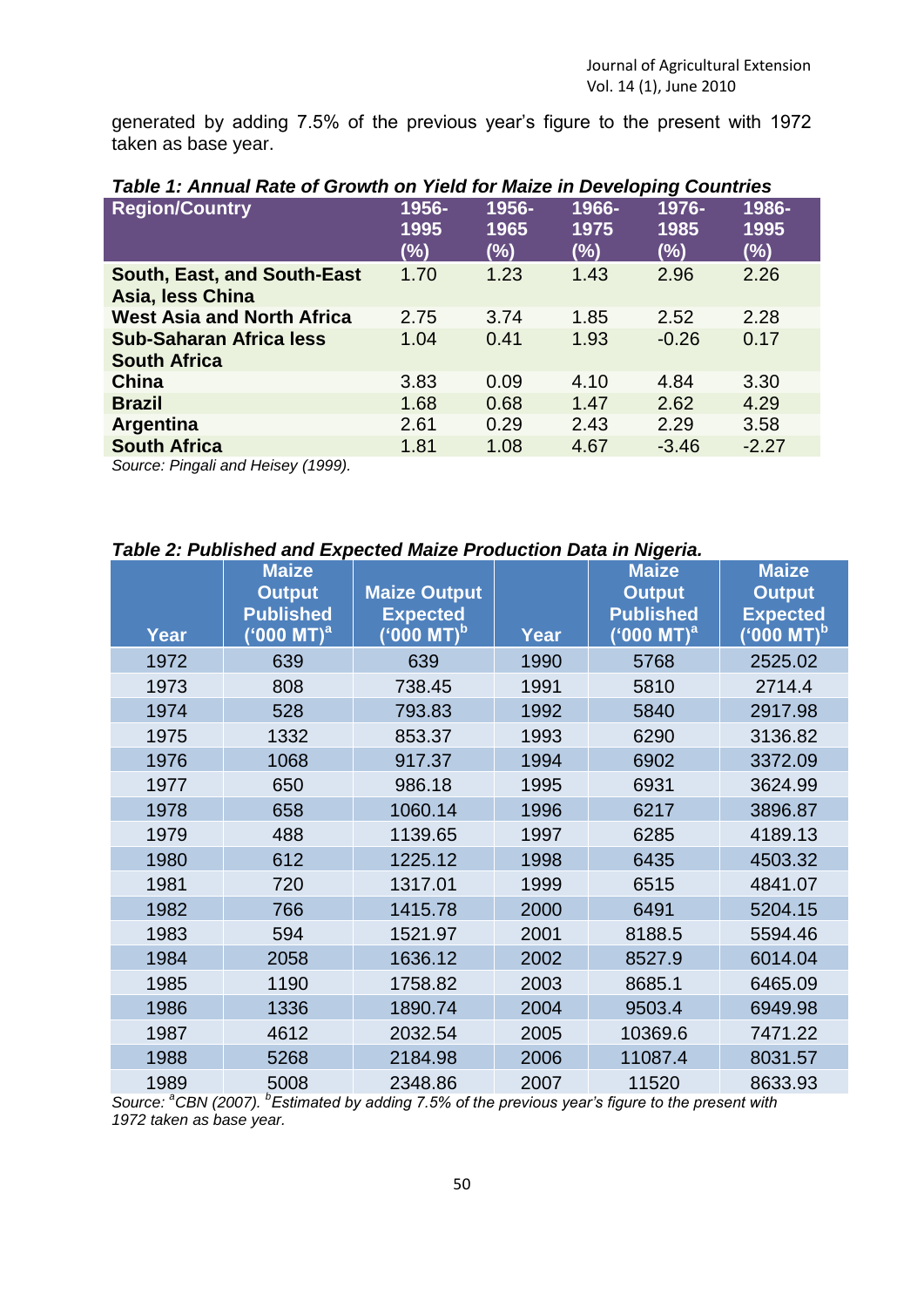Figure 1 below, gives a graphic representation of how the 2 sets of data employed in this study, as contained in Table 2, compare over the period 1972-2007. It appears that the 2 sets of data are different. To ascertain whether the 2 sets of data are statistically significantly different we go on to test our hypothesis.



*Fig. 1: Published data and Expected data (1972-2007) compared.*

The hypothesis formulated and tested in this study is that there is no significant difference between published data and expected data. From the results of the Student's t test, the calculated *t* value of 2.024 is found to be significant when viewed in relation to the computed p-value of 0.047, hence the null hypothesis is rejected and it is thus concluded that there is a significant difference between maize growth indices published in Nigeria and the expected data. The mean difference of 1420.9678 indicates that the officially published maize statistics is greater than the expected data with a mean of 1421 MT.

| Table 3: Results of the Student's t test. |  |  |  |
|-------------------------------------------|--|--|--|
|-------------------------------------------|--|--|--|

| <b>Parameter</b>                 | <b>Value</b>       |
|----------------------------------|--------------------|
| N                                | 72                 |
| <b>DF</b>                        | 70                 |
| <b>T</b> value                   | 2.024 <sup>a</sup> |
| <b>Mean Difference</b>           | 1420.9678          |
| <b>Standard Error Difference</b> | 702.16219          |
| $^a = (p<0.05)$                  |                    |